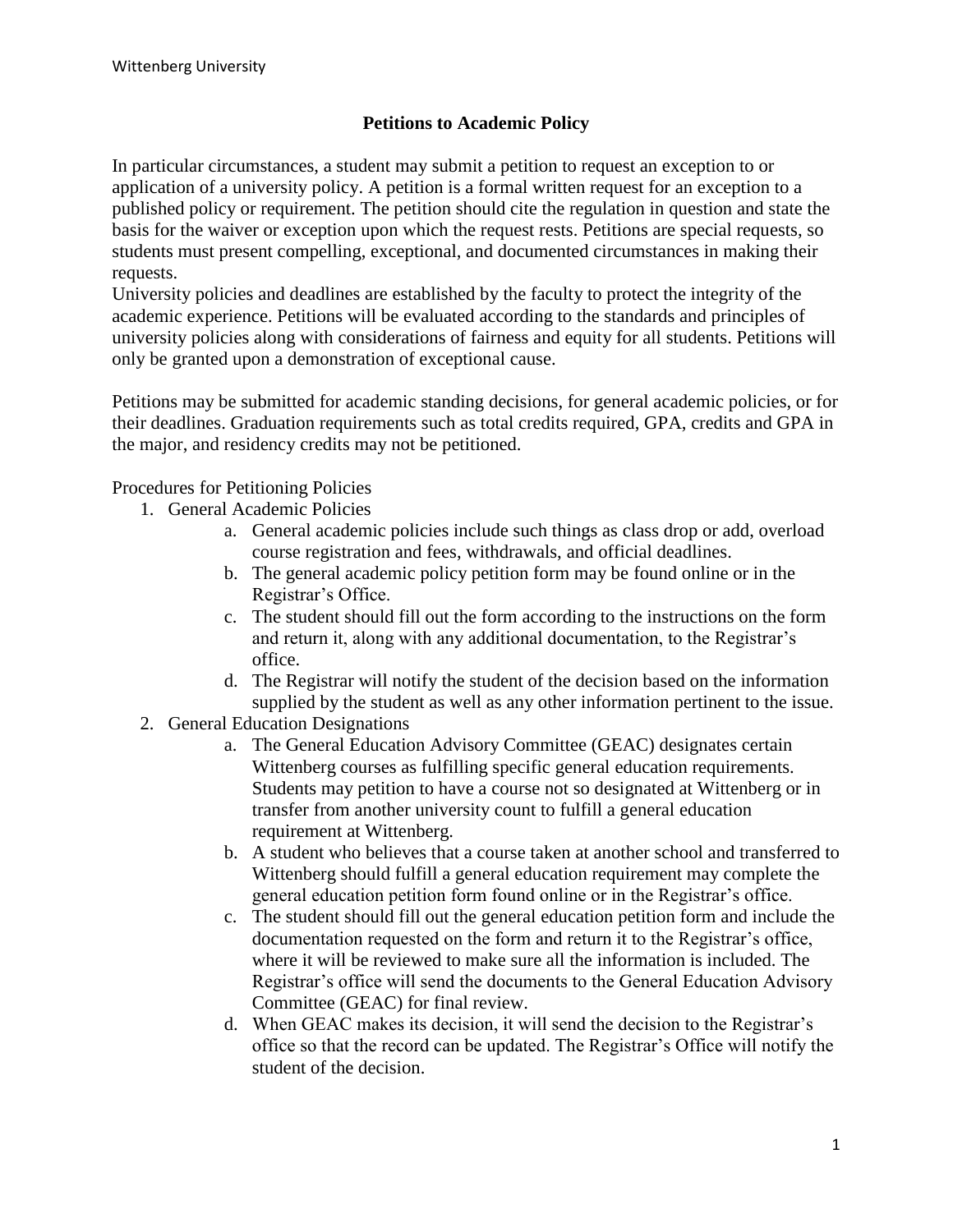- e. If the student believes that a course taken at Wittenberg should have a general education designation that is not approved by GEAC, the student should fill out the general education petition form online or pick up a form in the Registrar's office.
- f. The student should fill out the form according to the instructions on the form and return it to the Registrar's office.
- g. The Registrar will include any additional information needed and send the form to the General Education Committee for evaluation.
- h. The General Education Advisory Committee will return the form with its decision to the Registrar's office, which will update the records and notify the student of the decision.
- 3. Course Grades
	- a. A grade inquiry may be initiated when the student believes the final grade assigned for a course is inaccurate. The student may petition on the grounds that the faculty member did not follow published grading policies, that the grade was not correctly calculated, or that the process of grading was not applied consistently in the class. For grading matters pertaining to Honor Code violations, students must follow Honor Code procedures. Grades on assignments within a course may not be appealed.
	- b. If a student believes a final course grade is inaccurate, the student should first discuss the grade with the faculty member.
	- c. If that discussion does not resolve the question, the student should complete a grade appeal form and submit it to the chair of the department in which the course was taught.
	- d. An appeal should be made as soon as possible after the grade is recorded, and in no case later than the end of the seventh week of the semester following the term in which the grade was given.
	- e. If the appeal is denied, the student may submit the grade appeal form and any additional required documentation to the Provost.
	- f. The Provost's office will evaluate the appeal and consult with the department chair and the faculty member. The faculty member completes a Change of Grade form, if necessary, and submits it to the Registrar. The Registrar makes any necessary changes to the student's grade in the system.
	- g. If the faculty member who gave the grade is no longer at the university (in the case of an adjunct instructor, for instance), the department chair will contact the instructor and put the student and the faculty member in contact with each other to initiate the process.
	- h. If a faculty member whose grade is challenged is no longer at the university, cannot be contacted, or does not respond to reasonable efforts at contact, then and only then will the department chair, in consultation with other members of the department in question, review the appeal. If the chair decides that the appeal has merit, he or she may then instruct the Registrar to make any necessary changes to the student's grade in the system.
	- i. If the faculty member whose grade is being appealed is a department chair, the complaint will be explored and resolved in consultation between the faculty member and the provost.